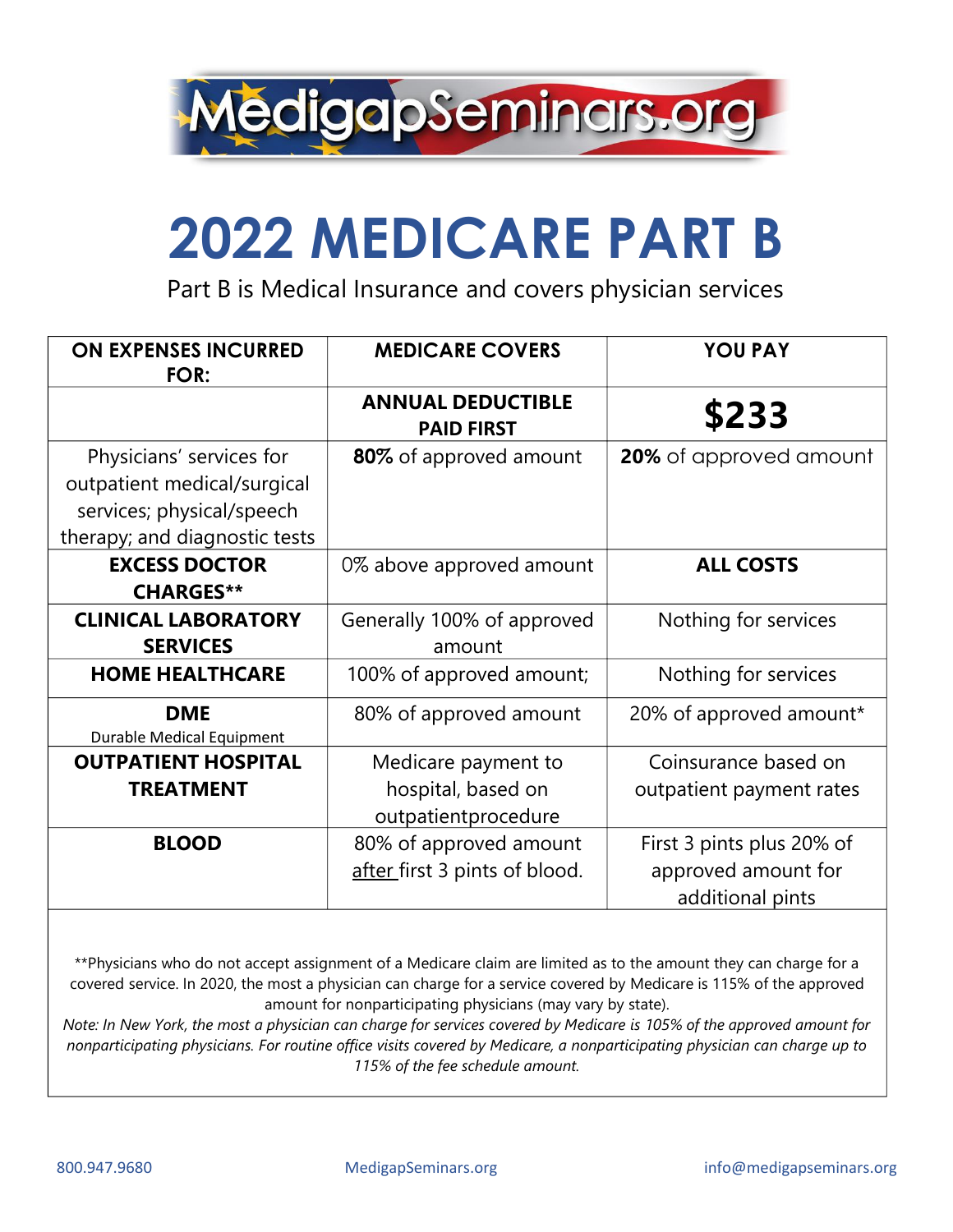

## **2022 MEDICARE PART A**

Part A is Hospital Insurance for confinement in a hospital or skilled nursing facility per benefit period.

| <b>WHEN YOU ARE</b><br><b>HOSPITALIZED* FOR:</b>                                                                                                                                              | <b>MEDICARE COVERS</b>                                                                                                              | <b>YOU PAY</b>                                 |  |  |
|-----------------------------------------------------------------------------------------------------------------------------------------------------------------------------------------------|-------------------------------------------------------------------------------------------------------------------------------------|------------------------------------------------|--|--|
| $1 - 60$ DAYS                                                                                                                                                                                 | Most confinement costs after the<br>required Medicare deductible                                                                    | <b>\$1,556 DEDUCTIBLE</b>                      |  |  |
| 61-90 DAYS                                                                                                                                                                                    | All eligible expenses after patient pays<br>a per-day copayment                                                                     | \$389 A DAY COPAY<br>up to \$11,281            |  |  |
| 91-150 DAYS                                                                                                                                                                                   | All eligible expenses after patient<br>paysa per-day copayment (These are<br>Lifetime Reserve Days that may never<br>be used again) | \$778 A DAY COPAY<br>up to \$45,902            |  |  |
| <b>151 DAYS OR MORE</b>                                                                                                                                                                       | <b>NOTHING</b>                                                                                                                      | <b>YOU PAY ALL COSTS</b>                       |  |  |
| *SKILLED NURSING<br><b>CONFINEMENT:</b><br>Following an inpatient hospital stay of at least 3<br>days and enter a Medicare-approved skilled<br>nursing facility within 30 days after hospital | All eligible expenses for the first 20<br>days; then all eligible expenses for<br>days 21-100 after patient pays a                  | After first 20 days<br>\$194.50<br>A DAY COPAY |  |  |
| discharge and receive skilled nursing care                                                                                                                                                    | per-day copayment                                                                                                                   | Up to \$15,365.50                              |  |  |
| <b>HOSPICE CARE:</b><br>Must meet Medicare's requirements, including<br>adoctor's certification of terminal illness                                                                           | All but very limited<br>copayment/coinsuranc<br>efor outpatient drugs<br>and inpatient respite care                                 | Medicare<br>CO-PAY/COINSURANCE                 |  |  |

\*A benefit period begins on the first day you receive service as an inpatient and ends after you have been out of the hospital and have not received skilled care in any other facility for 60 days in a row.